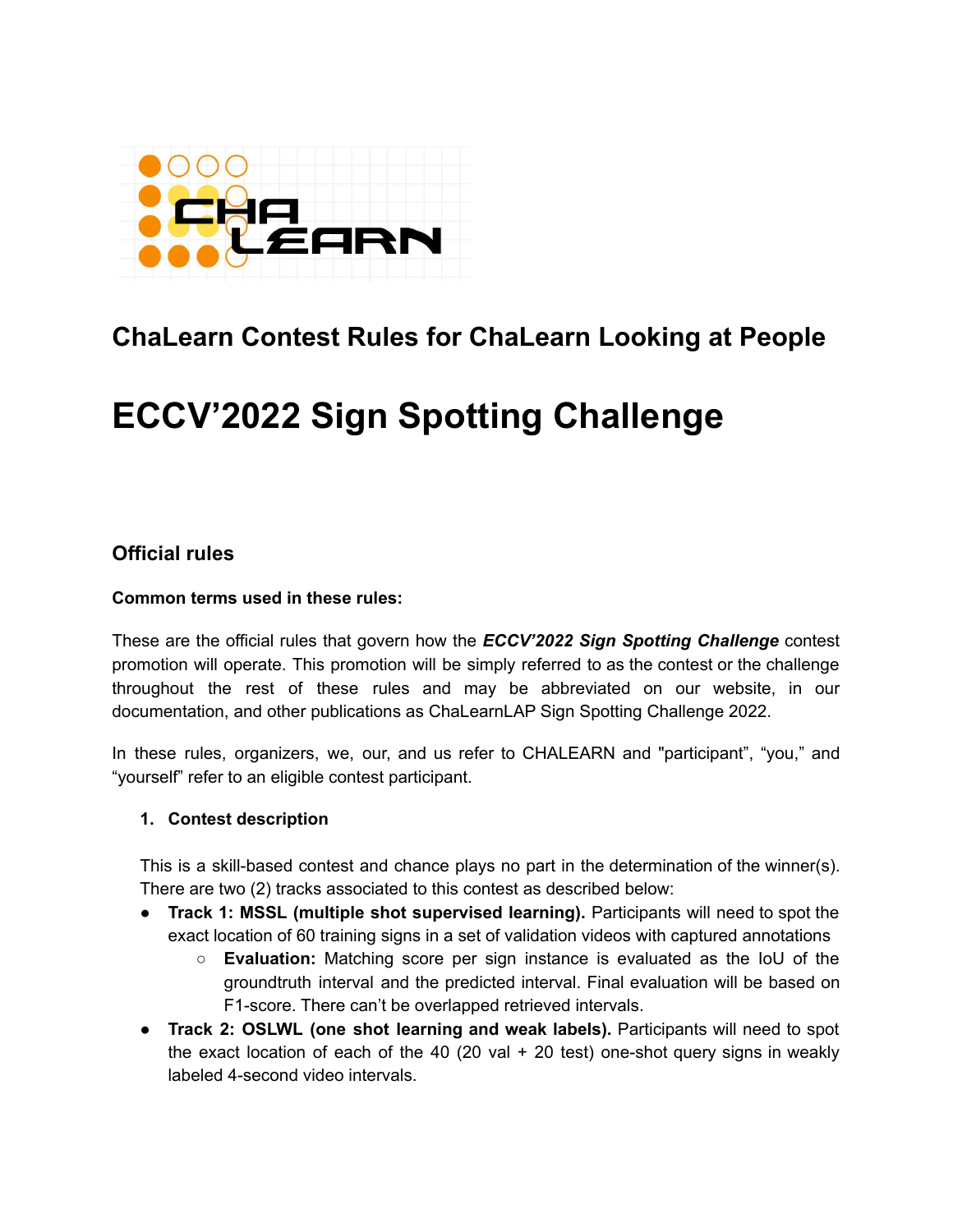○ **Evaluation:** Matching score per sign instance is evaluated as the IoU of the groundtruth interval and the predicted interval. Final evaluation will be based on F1-score. The retrieved interval per video needs to be smaller than 2 seconds.

# **2. Tentative Contest Schedule**

The registered participants will be notified by email of any change in the following tentative schedule (please, check <https://chalearnlap.cvc.uab.cat/challenge/49/schedule/> for updated information):

- **Start of the competition (April 21, 2022):** Release of training (with ground truth) and validation data (without ground truth). Time zone: Codalab will use UTC for all competition tracks/phases.
- **Release of test data (without ground truth) and validation labels. (June 15, 2022):** At this stage, participants can download the test data and validation labels, both encrypted. The encryption key will be released in a few days ahead. With the encryption-decryption strategy, we ensure participants with lower speed Internet connection are at no disadvantage.
- **Test phase begins (June 17, 2022):** Release of test data (and validation labels) **decryption keys**. Participants start predicting the results on the test data. At this stage, they can retrain (or fine-tune) their models with the additional validation data/labels.
- **End of the competition (June 24, 2021):** Deadline for submitting the final predictions over the test (evaluation) data.
- **Deadline for code submission (June 26, 2022):** After the end of the test phase, participants are required to share with the organizers the source code used to generate the submitted results. To enforce reproducibility of results, participants are requested to share their source code within a docker container or python virtual environment, with detailed and complete instructions and requirements to run the code. Only solutions that pass the code verification stage are eligible to be announced as top-winning solutions and to compete for any prize that may be offered.
- **Submission of fact sheets (June 26, 2022):** Deadline for submitting the fact sheets using a template provided by the organizers. The fact sheets need to provide detailed and technical information about the developed approach.
- **Release of results (July 1st, 2022):** Release of the top-winning solutions after the "code verification" stage.
- **● Optionally:** All participants are invited to submit their approach to the associated [2022](https://chalearnlap.cvc.uab.cat/workshop/50/description/) Open Challenges in Continuous Sign Language [Recognition](https://chalearnlap.cvc.uab.cat/workshop/50/description/) Workshop at ECCV, independently of their rank position.
	- **○ Paper submission deadline (July 7, 2022):** Paper submission deadline for submitting their work.
	- **○ Notification to authors (July 14, 2022):** Notification of acceptance/rejection to authors of the submitted papers.
	- **○ Camera-ready paper submission deadline (July 17, 2022).**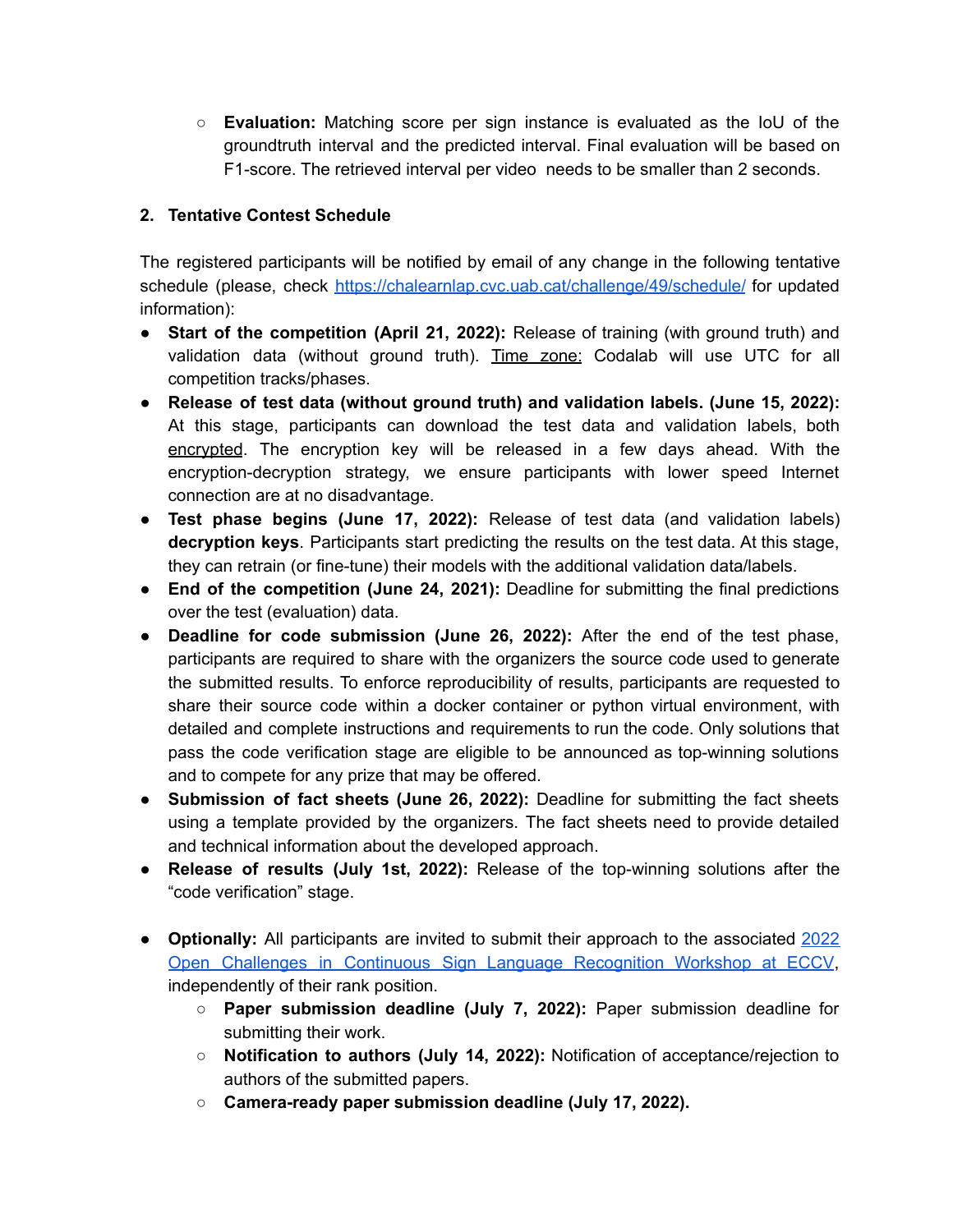# **3. Eligibility**

You are eligible to enter this contest if you meet the following requirements:

- You are an individual or a team of people desiring to contribute to the tasks of the challenge and accepting to follow its rules; you are employed by a research laboratory, startup or other legal entity having a scientific research department or activity; and
- You are NOT a resident of any country constrained by US export regulations included in the OFAC sanction page [http://www.treasury.gov/resource-center/sanctions/Programs/Pages/Programs.aspx.](http://www.treasury.gov/resource-center/sanctions/Programs/Pages/Programs.aspx) Therefore residents of these countries/ regions are not eligible to participate; and
- You are not an employee of CHALEARN or any of the sponsoring or co-organizing entities; and
- You are not involved in any part of the administration and execution of this contest; and
- You are not an immediate family (parent, sibling, spouse, or child) or household member of an employee of CHALEARN or a person involved in any part of the administration and execution of this contest.

This contest is void within the geographic area identified above and wherever else prohibited by law. If you choose to submit an entry, but are not qualified to enter the contest, this entry is voluntary, and any entry you submit is governed by the remainder of these contest rules; CHALEARN reserves the right to evaluate it for scientific purposes. If you are not qualified to submit a contest entry and still choose to submit one, under no circumstances will such entries qualify for sponsored prizes.

# **4. Entry**

To be eligible for judging, an entry must meet the following content/technical requirements:

• Entry contents: During the period of the computational competition, participants are required to submit prediction results. At a later stage, defined in the competition schedule, they are required to share their code with complete instructions to enable reproducibility of the results. To be announced as top-winning solution as well as to be eligible for prizes, the top ranking participants are required to publicly release their code under a license of their choice, taken among popular OSI-approved licenses (<http://opensource.org/licenses>) and make their code accessible on-line for a period of not less than three years following the end of the challenge (only required for top three ranked participants of the competition). To be part of the final ranking the participants will be asked to fill out a survey (fact sheet) where detailed and technical information about the developed approach is provided, in addition to a description of the subsets of data used for training, validation, and test. The top ranking participants and the rest of participants are also invited (not mandatory) to submit a paper for the proceedings of the associated 2022 Open Challenges in Continuous Sign Language [Recognition](https://chalearnlap.cvc.uab.cat/workshop/50/description/) Workshop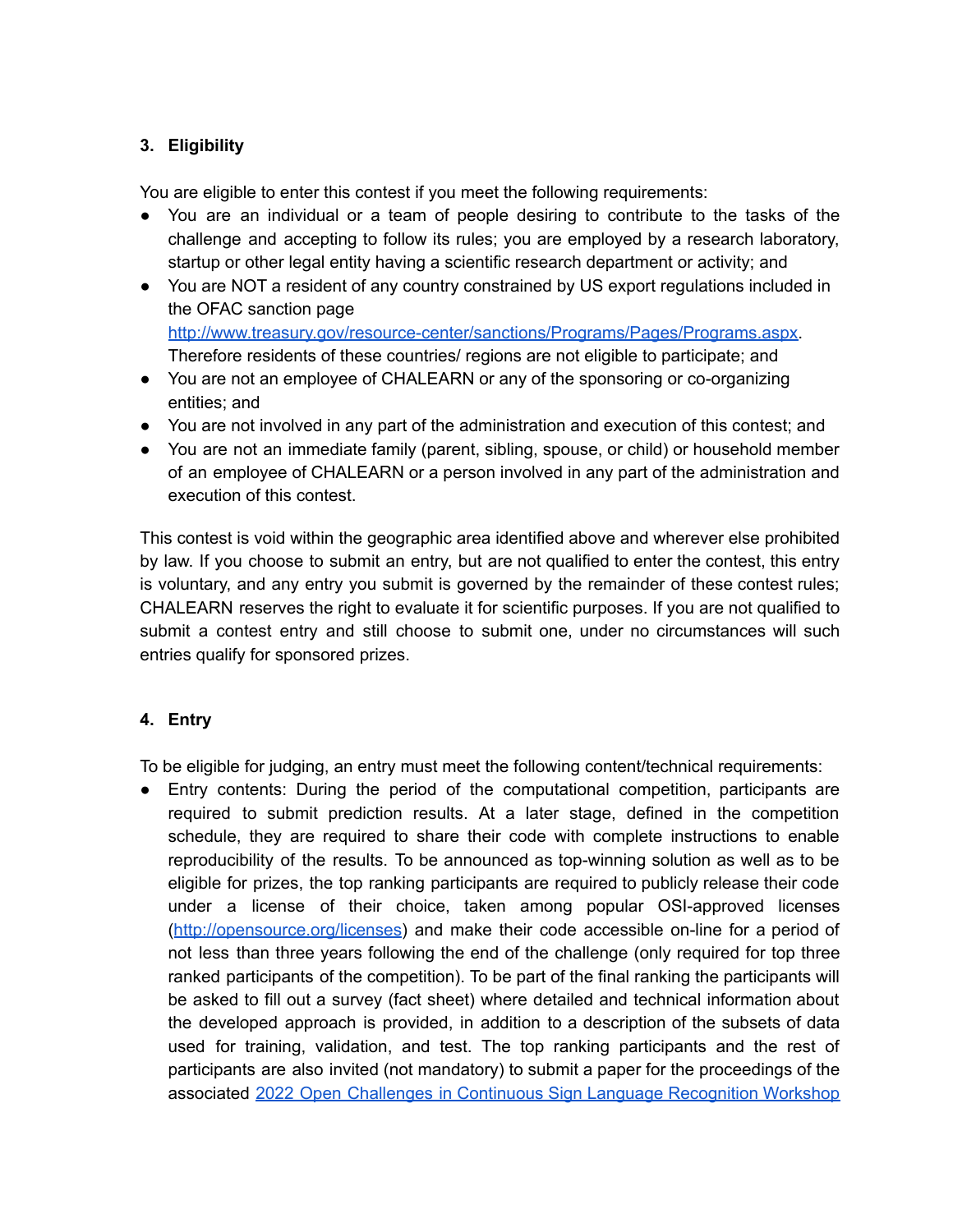at [ECCV,](https://chalearnlap.cvc.uab.cat/workshop/50/description/) following the paper format and schedule provided by the organizers at [https://chalearnlap.cvc.uab.cat/workshop/50/schedule/.](https://chalearnlap.cvc.uab.cat/workshop/50/schedule/) To be eligible for prizes, the top ranked participants' scores (i.e., associated to the evaluation metric adopted for each competition track, as defined before) must improve the baseline performance provided by the challenge organizers. Note that the organizers are allowed to update the baseline results at any time during the challenge period.

- Prerequisite: There is no prerequisite to participate, including no requirement to have participated in previous challenges.
- Use of data provided: Videos are provided by SERGAS (Servicio Galego de Saude) and recorded by FAXPG (Federación de Asociacións de Persoas Xordas de Galicia). Videos are distributed by ChaLearn in collaboration with the atlanTTic research center at University of Vigo under creative commons CC-BY-SA-3.0. Ground truth data provided by the atlanTTic research center at University of Vigo are distributed under the same license. Participants may use the data beyond the scope of this challenge.

- **Test data:** The organizers will use test data to perform the final evaluation, hence the participants final entry will be based on test data.

- **Training and validation data:** The contest organizers will make available to the participants a training dataset with truth labels, and a validation set with no truth labels. Each competition track will have its associated training/query, validation and test data. The validation data will be used by the participants for practice purposes to validate their systems. It will be similar in composition to the test set (validation labels may be provided in the final test stage of the challenge). Participants may use other third-party datasets to train their solutions, in addition to the training set provided. Post-challenge analyses: The organizers may also perform additional post-challenge analyses using extra data, but the results will not affect the ranking of the challenge performed with the test data.

- Submission: The entries of the participants will be submitted on-line via the Codalab web platform. During the development period, participants will receive immediate feedback on validation data released for practice purposes. During the test period, the participants will receive immediate feedback on test data. Note that the performances on test data will be verified after the end of the challenge during a code verification stage. Moreover, the maximum number of submissions per participant at the test stage will be set to 3. Participants are not allowed to create multiple accounts to make additional submissions. The organizers may disqualify suspicious submissions that do not follow this rule. Only submissions that pass the code verification will be considered to be in the final list of winning methods.
- Original work, permissions: In addition, by submitting your entries into this contest you confirm that, to the best of your knowledge:

- Your entry is your own original work; and

- Your entry only includes material that you own, or that you have permission from the copyright / trademark owner to use.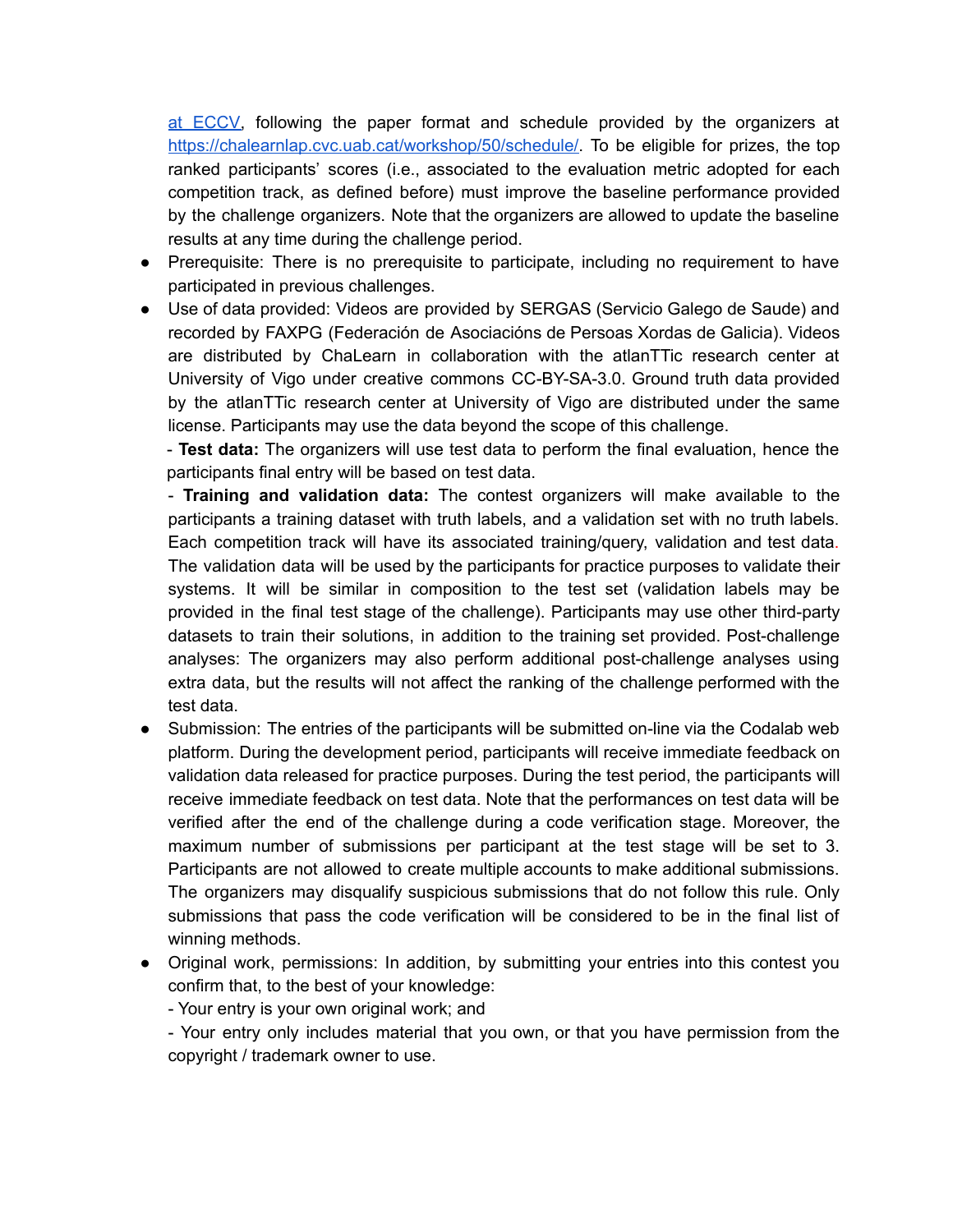# **5. Potential use of entry**

Other than what is set forth below, we are not claiming any ownership rights to your entry. However, by submitting your entry, you:

● Are granting us an irrevocable, worldwide right and license, in exchange for your opportunity to participate in the contest and potential prize awards, for the duration of the protection of the copyrights to:

- Use, review, assess, test and otherwise analyze results submitted or produced by your code and other material submitted by you in connection with this contest and any future research or contests sponsored by; and

- Feature your entry and all its content in connection with the promotion of this contest in all media (now known or later developed);

- Agree to sign any necessary documentation that may be required for us and our designees to make use of the rights you granted above;
- Understand that we cannot control the incoming information you will disclose to our representatives or our co-sponsors representatives in the course of entering, or what our representatives will remember about your entry. You also understand that we will not restrict work assignments of representatives or our co-sponsors representatives who have had access to your entry. By entering this contest, you agree that use of information in our representatives or our co-sponsors representatives unaided memories in the development or deployment of our products or services does not create liability for us under this agreement or copyright or trade secret law;
- Understand that you will not receive any compensation or credit for use of your entry, other than what is described in these official rules.

If you do not want to grant us these rights to your entry, please do not enter this contest.

## **6. Submission of entries**

- Follow the instructions on the Codalab website to submit entries.
- The participants will be registered as mutually exclusive teams. Each team may submit one single final entry. We are not responsible for entries that we do not receive for any reason, or for entries that we receive but are not functioning properly. In the case a participant submits multiple entries, the organizers (and Codalab web page) will consider the last valid one as final (with respect to each phase of the challenge), which will be used to rank the participant. It is her/his responsibility to monitor the results (or rank position) on the leaderboard shown on Codalab web page and resubmit the entry that gives better results, if needed.
- The participants must follow the instructions. We will automatically disqualify incomplete or invalid entries.

# **7. Judging the entries**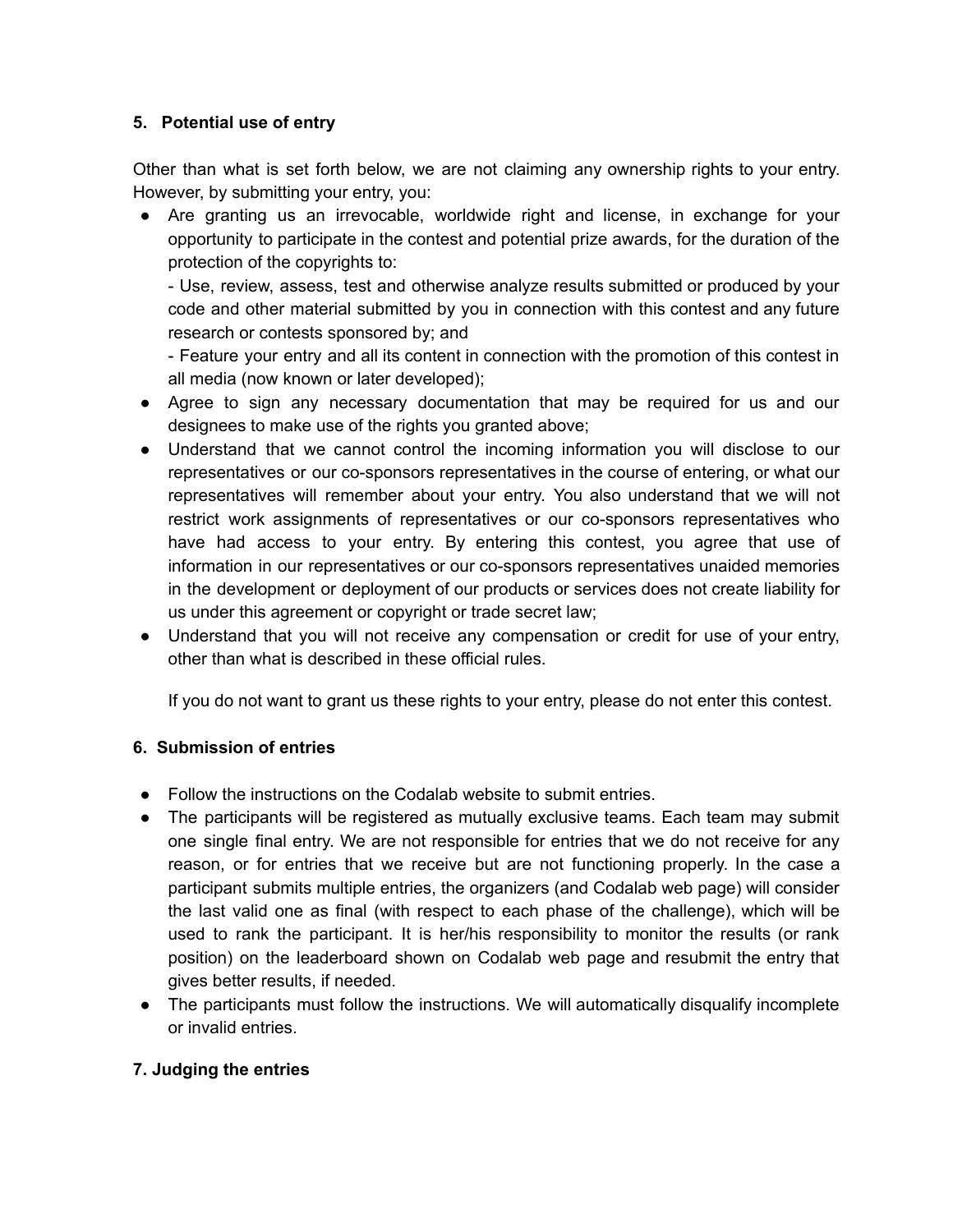The competition winners will be determined based upon the prediction score on test data and code verification. Furthermore, the board of CHALEARN will select a panel of judges to judge the entries; all judges will be forbidden to enter the contest and will be experts in causality, statistics, machine learning, computer vision, or a related field, or experts in challenge organization. A list of the judges will be made available upon request. The judges will review all eligible entries received and select up to three winners for each track (i.e., in case of multiple tracks). The judges will verify that the winners complied with the rules, including that they documented their method by filling out a fact sheet.

The decisions of these judges are final and binding. The distribution of prizes according to the decisions made by the judges will be made within three (3) months after completion of the last round of the contest. If we do not receive a sufficient number of entries meeting the entry requirements, we may, at our discretion based on the above criteria, not award any or all of the contest prizes below. In the event of a tie between any eligible entries, the tie will be broken by giving preference to the earliest submission, using the timestamp of the submission platform.

## **8. Prizes and awards**

- ChaLearn and ChaLearn LAP are the financial sponsors of this contest. University of Barcelona, Computer Vision Center at Autonomous University of Barcelona, Human Pose Recovery and Behavior Analysis group, University of Vigo and atlanTTic research center, financed by the Spanish Ministry of Science and Technology (MICINN) through project RTI2018-101372-B-I00 are the co-sponsors of this contest. Additional sponsors can be added during the competition period. There may be economic incentive prizes and registration grants for the winners (based on availability) to boost contest participation; these prizes will not require participants to enter into an IP agreement with any of the sponsors, to disclose algorithms, or to deliver source code to them.
- Incentive Prizes\*: Award certificates and awards (based on availability) will be attributed to the top 3 ranked participants (passing the code verification stage) of each track. In addition, top ranked participants will be invited to submit a paper to the associated [2022](https://chalearnlap.cvc.uab.cat/workshop/50/description/) Open Challenges in Continuous Sign Language [Recognition](https://chalearnlap.cvc.uab.cat/workshop/50/description/) Workshop at ECCV.

(\*) The amount of awards will be based on need and availability. The award may be used for one of the workshops organized in conjunction with the challenge. The award money will be granted in reimbursement of expenses including airfare, ground transportation, hotel, or workshop registration. Reimbursement is conditioned on (i) attending the workshop, (ii) making an oral presentation of the methods used in the challenge, and (iii) presenting original receipts and boarding passes.

● Awards: Other awards may be distributed to deserving participants based upon need and availability.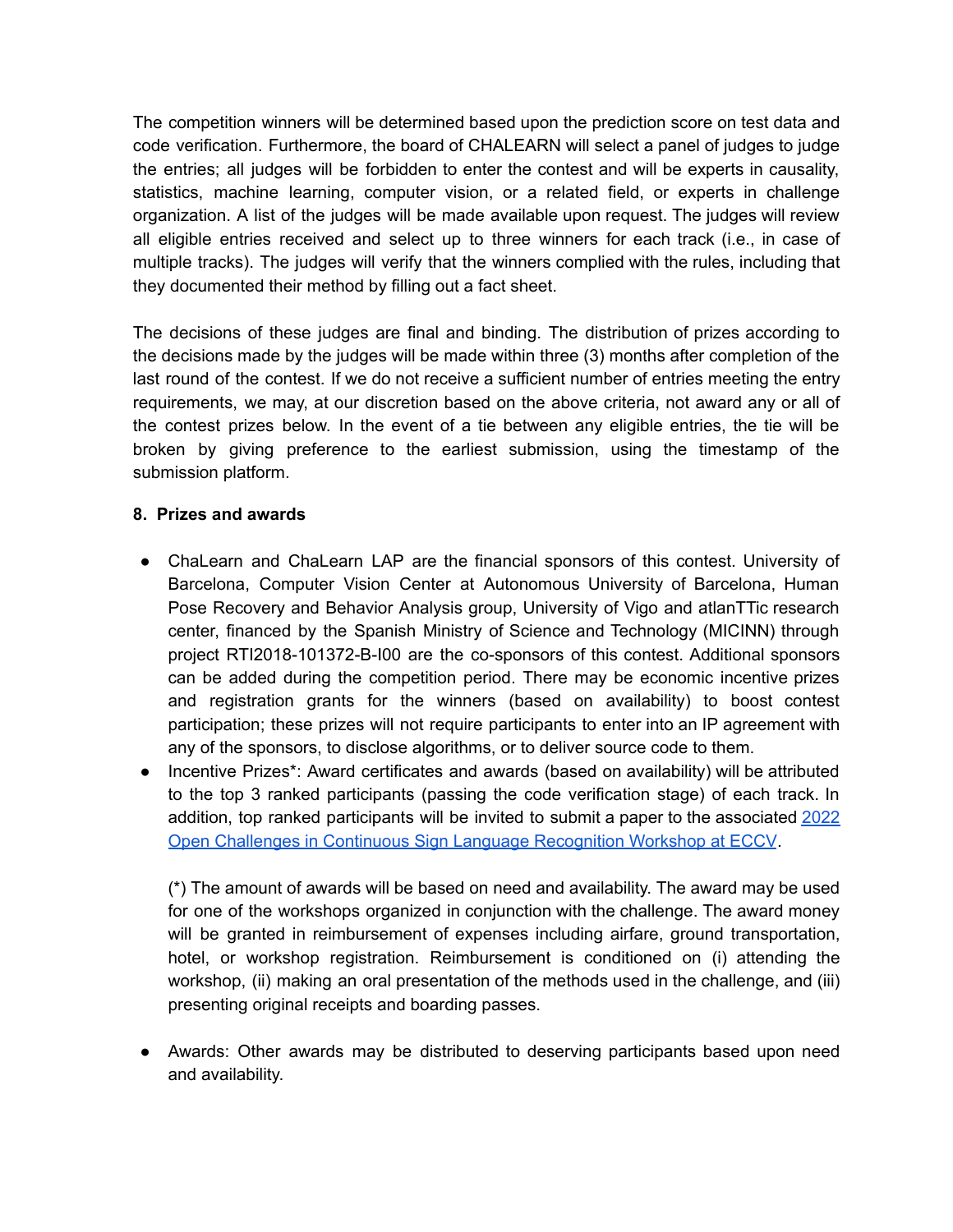● If for any reason the advertised prize is unavailable, unless to do so would be prohibited by law, we reserve the right to substitute a prize(s) of equal or greater value, as permitted. We will only award one prize per team. If you are selected as a potential winner of this contest:

- If your prize is not in cash, you may not exchange your prize for cash; you may not exchange any prize for other merchandise or services.

- You may not designate someone else as the winner. If you are unable or unwilling to accept your prize, we will award it to an alternate potential winner.

- If you accept a prize, you will be solely responsible for all applicable taxes related to accepting the prize.

- If you are a minor in your place of residence, we may award the prize to your parent/legal guardian on your behalf and your parent/legal guardian will be designated as the winner.

# **9. Other Sponsored Events**

- To stimulate participation, the organizers are making available several channels of scientific paper publication. Publishing papers is optional and will not be a condition to entering the challenge or winning prizes.
- The results of the challenge will be presented at the associated 2022 Open [Challenges](https://chalearnlap.cvc.uab.cat/workshop/50/description/) in Continuous Sign Language [Recognition](https://chalearnlap.cvc.uab.cat/workshop/50/description/) Workshop at ECCV. Also, an overview paper will be published in the associated ECCV'2022 ChaLearn Workshop. A selection of the best workshop papers may be invited to submit extended versions of their papers for a special issue in a top tier journal. Also, the top ranked participants and/or those developing innovative solutions may be invited to write a joint paper with the organizers to be submitted to a top tier conference or journal.

The organizers may also sponsor other events to stimulate participation.

# **10. Notifications**

If there is any change to data, schedule, instructions of participation, or these rules, the registered participants will be notified at the email they provided with the registration.

If you are a potential winner, we will notify you by sending a message to the e-mail address listed on your final entry within seven days following the determination of winners. If the notification that we send is returned as undeliverable, or you are otherwise unreachable for any reason, we may award the prize to an alternate winner, unless forbidden by applicable law.

Winners who have entered the contest as a team will be responsible to share any prize among their members. The prize will be delivered to the registered team leader. If this person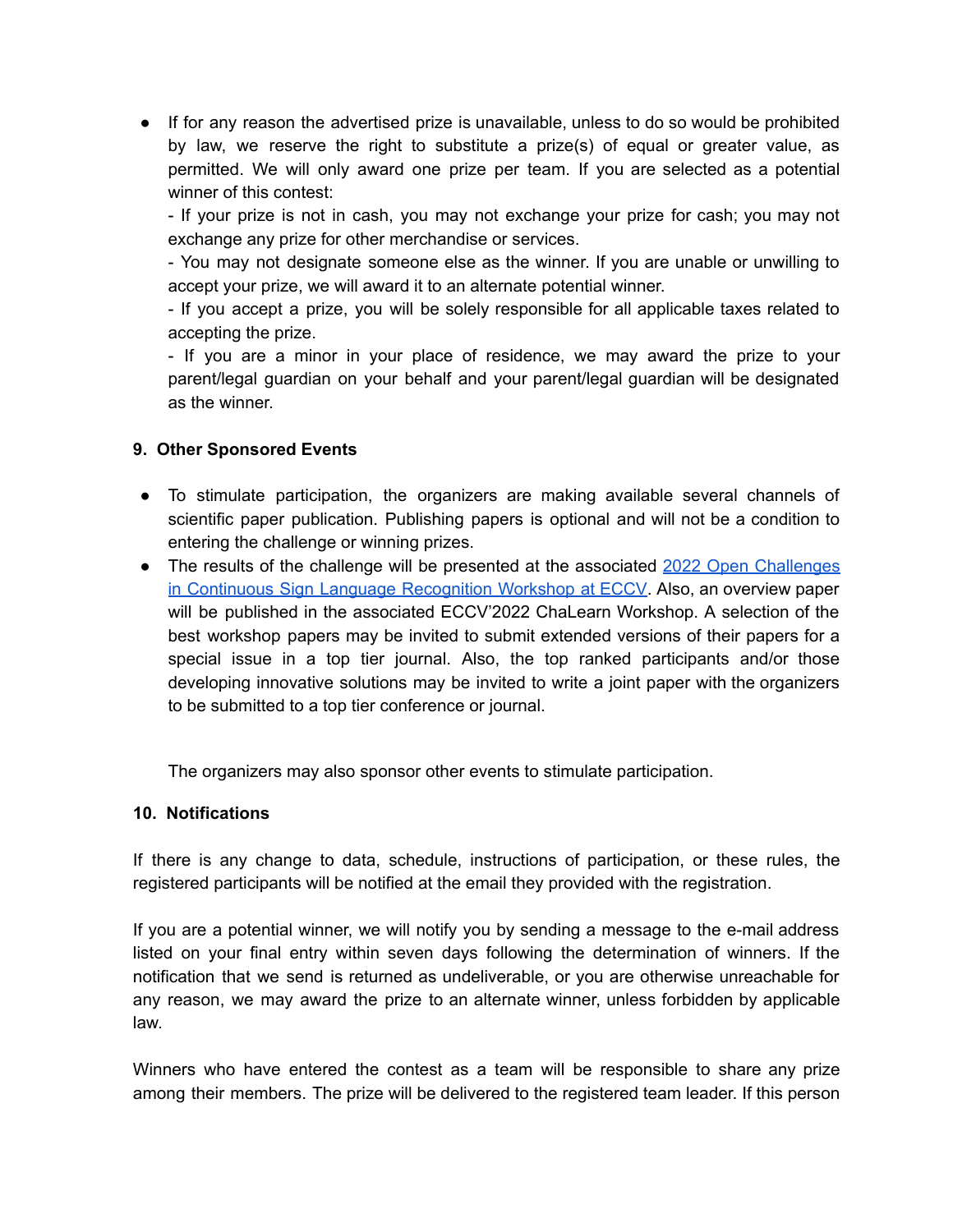becomes unavailable for any reason, the prize will be delivered to the authorized account holder of the e-mail address used to make the winning entry.

If you are a potential winner, we may require you to sign a declaration of eligibility, use, indemnity and liability/publicity release and applicable tax forms. If you are a potential winner and are a minor in your place of residence, and we require that your parent or legal guardian will be designated as the winner, we may require that they sign a declaration of eligibility, use, indemnity and liability/publicity release on your behalf. If you, (or your parent/legal guardian if applicable), do not sign and return these required forms within the time period listed on the winner notification message, we may disqualify you (or the designated parent/legal guardian) and select an alternate selected winner.

# **11. On-line notification**

Any changes in the rules or in the data as well as the names of confirmed winners (after contest decisions are made by the judges) will be made available online at <https://chalearnlap.cvc.uab.cat/challenge/49/description/> or <http://chalearnlap.cvc.uab.es/>. Major changes will be also notified through the e-mail participants registered in the Challenge on Codalab platform.

# **12. Conditions**

By entering this contest you agree:

- To abide by these official rules;
- To the extent allowable under applicable law, to release and hold harmless CHALEARN and sponsors, their respective parents, subsidiaries, affiliates, employees and agents from any and all liability or any injury, loss, damage, right, claim or action of any kind arising from or in connection with this contest or any prize won save for residents of the United Kingdom, Chile, Korea, Greece, Brazil, Turkey, Hong Kong, France and Germany with respect to claims resulting from death or personal injury arising from CHALEARNs, Computer Vision Center at Autonomous University of Barcelona, University of Barcelona's negligence, for residents of the United Kingdom with respect to claims resulting from the tort of deceit or any other liabilities that may not be excluded by law, and for residents of Australia in respect of any implied condition or warranty the exclusion of which from these official rules would contravene any statute or cause any part of these official rules to be void;
- That CHALEARNs decisions will be final and binding on all matters related to this contest; and
- That, by accepting a prize, CHALEARN and competition sponsors may use your team name, your name, and your place of residence online and in print, or in any other media, in connection with this contest, without payment or compensation to you. The declaration of eligibility, use, indemnity and liability/publicity release provided to the potential winner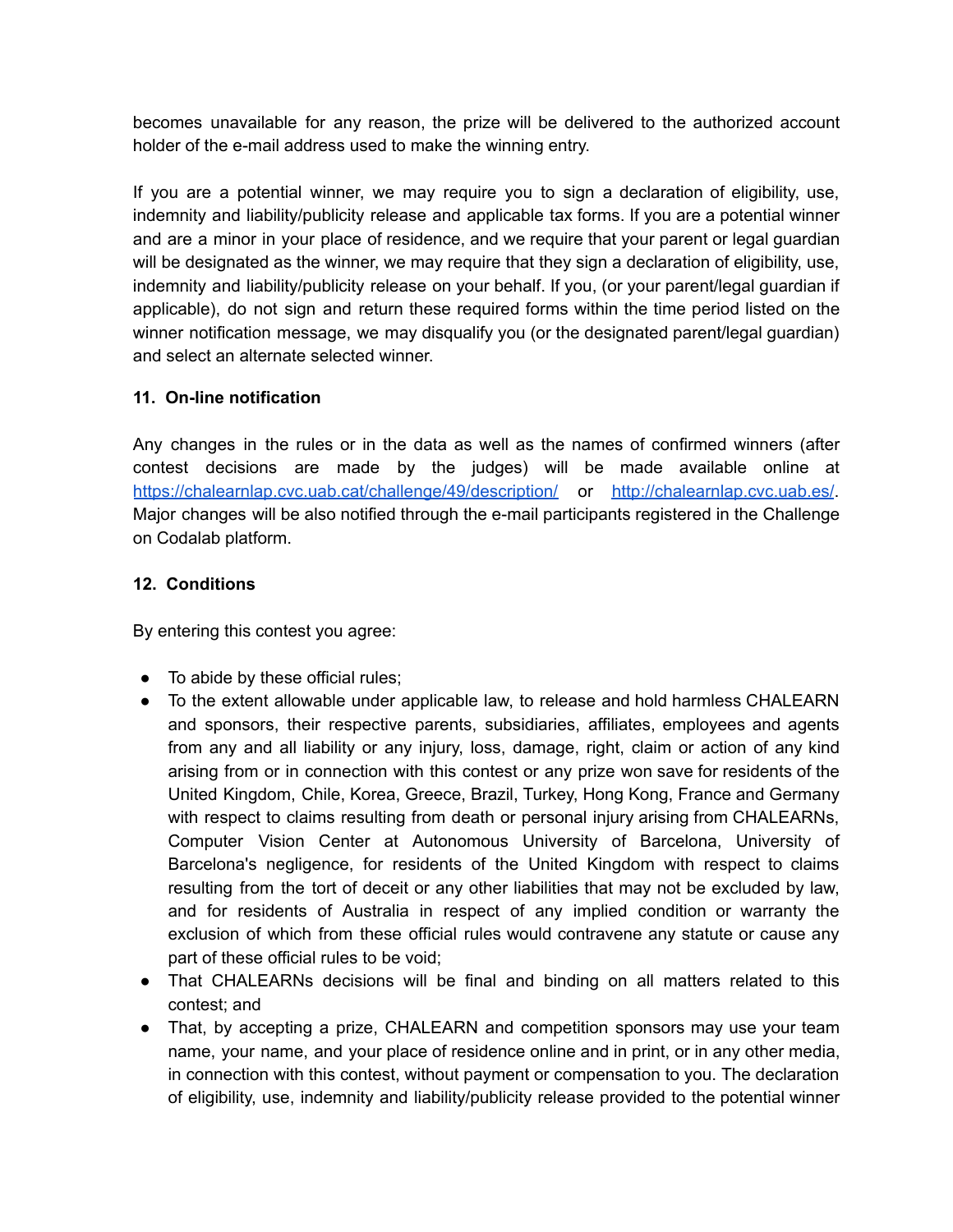will make reference to obtaining his/her free consent to use his/her name and place of residence. In any case, the lack of such consent does not prevent the winner from receiving the prize.

- This contest will be governed by the laws of the state of California, and you consent to the exclusive jurisdiction and venue of the courts of the state of California for any disputes arising out of this contest. For residents of Austria only: you may withdraw your submission from this contest within seven days of your entry. If you withdraw within seven days of entry, your submission will be returned to you, and we will not make any use of your submission in the future. However, you will not be eligible to win a prize. If you do not withdraw within seven days of entry, you will be bound by the provisions of these official rules. For residents of the United Kingdom only: the provisions of the contracts (rights of third parties) act 1999 will not apply to this agreement. For residents of New Zealand only: the provisions of the contracts (privity) act of 1982 will not apply to this agreement. For Quebec residents: any litigation respecting the conduct or organization of a publicity contest may be submitted to the Régie des Alcools, des Courses et des Jeux for ruling. Any litigation respecting the awarding of a prize may be submitted to the Rgie only for the purpose of helping the parties reach a settlement. For residents of Israel only: this agreement does not entitle third parties to benefits under this agreement as defined in Chapter D of the Contracts Act (General Part) 1973.
- The data are available only for research and educational purposes, within the scope of the challenge. ChaLearn and the organizers make no warranties regarding the database, including but not limited to warranties of non-infringement or fitness for a particular purpose. The copyright of the data remains the property of their respective owners. By downloading and making use of the data, you accept full responsibility for using the data. You shall defend and indemnify ChaLearn and the organizers, including their employees, Trustees, officers and agents, against any and all claims arising from your use of the data. You agree not to redistribute the data.

# **13. Unforeseen event**

If an unforeseen or unexpected event (including, but not limited to: someone cheating; a virus, Bug, or catastrophic event corrupting data or the submission platform; someone discovering a flaw in the data or modalities of the challenge) that cannot be reasonably anticipated or controlled, (also referred to as force majeure) affects the fairness and / or integrity of this contest, we reserve the right to cancel, change or suspend this contest. This right is reserved whether the event is due to human or technical error. If a solution cannot be found to restore the integrity of the contest, we reserve the right to select winners based on the criteria specified above from among all eligible entries received before we had to cancel, change or suspend the contest subject to obtaining the approval from the Régie des Alcools, des Courses et des Jeux with respect to the province of Quebec.

Computer hacking is unlawful. If you attempt to compromise the integrity or the legitimate operation of this contest by hacking or by cheating or committing fraud in any way, we may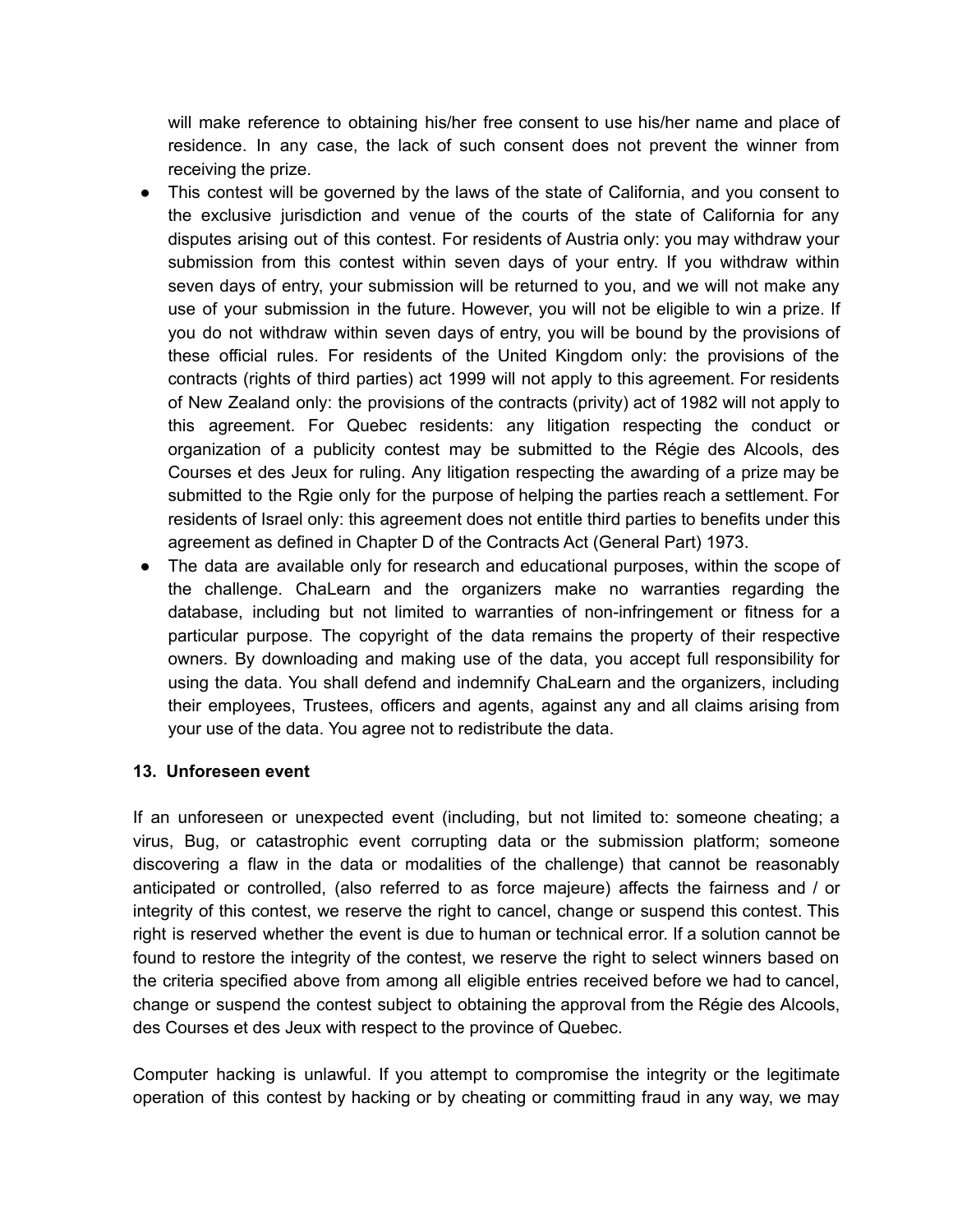seek damages from you to the fullest extent permitted by law. Further, we may ban you from participating in any of our future contests, so please play fairly.

# **14. Sponsor**

ChaLearn is the sponsor of this contest,

955 Creston Road, Berkeley, CA 94708, USA events@chalearn.org

and

University of Barcelona, Computer Vision Center at Autonomous University of Barcelona, Human Pose Recovery and Behavior Analysis group, University of Vigo and atlanTTic research center, financed by the Spanish Ministry of Science and Technology (MICINN) through project RTI2018-101372-B-I00 are the co-sponsors of this contest. Additional sponsors can be added during the competition period.

# **15. Privacy**

During the development phase of the contest and when they submit their final entries, contest participants do not need to disclose their real identity, but must provide a valid email address where we can deliver notifications to them regarding the contest. To be eligible for prizes, however, contest participants will need to disclose their real identity to contest organizers, informing them by email of their name, professional affiliation, and address. To enter the contest, the participants will need to become users of the Codalab platform. Any profile information stored on this platform can be viewed and edited by the users. After the contest, the participants may cancel their account with the Codalab and cease to be users of that platform. All personal information will then be destroyed. The Codalab privacy policy will apply to contest information submitted by participants on the Codalab. Otherwise, CHALEARNs privacy policy will apply to this contest and to all information that we receive from your entry that we receive directly from you or which you have submitted as part of your contest entry on the Codalab. Please read the privacy policy on the contest entry page before accepting the official rules and submitting your entry. Please note that by accepting the official rules you are also accepting the terms of the CHALEARN privacy policy: <http://www.chalearn.org/privacy.html>. Note that the participants data needed to request dataset access, detailed in the Dataset License document, is considered a different set of personal data from the personal data described above, and as such it follows different rules and lawful basis of data processing. The right of information of such data is described in the Dataset License document.